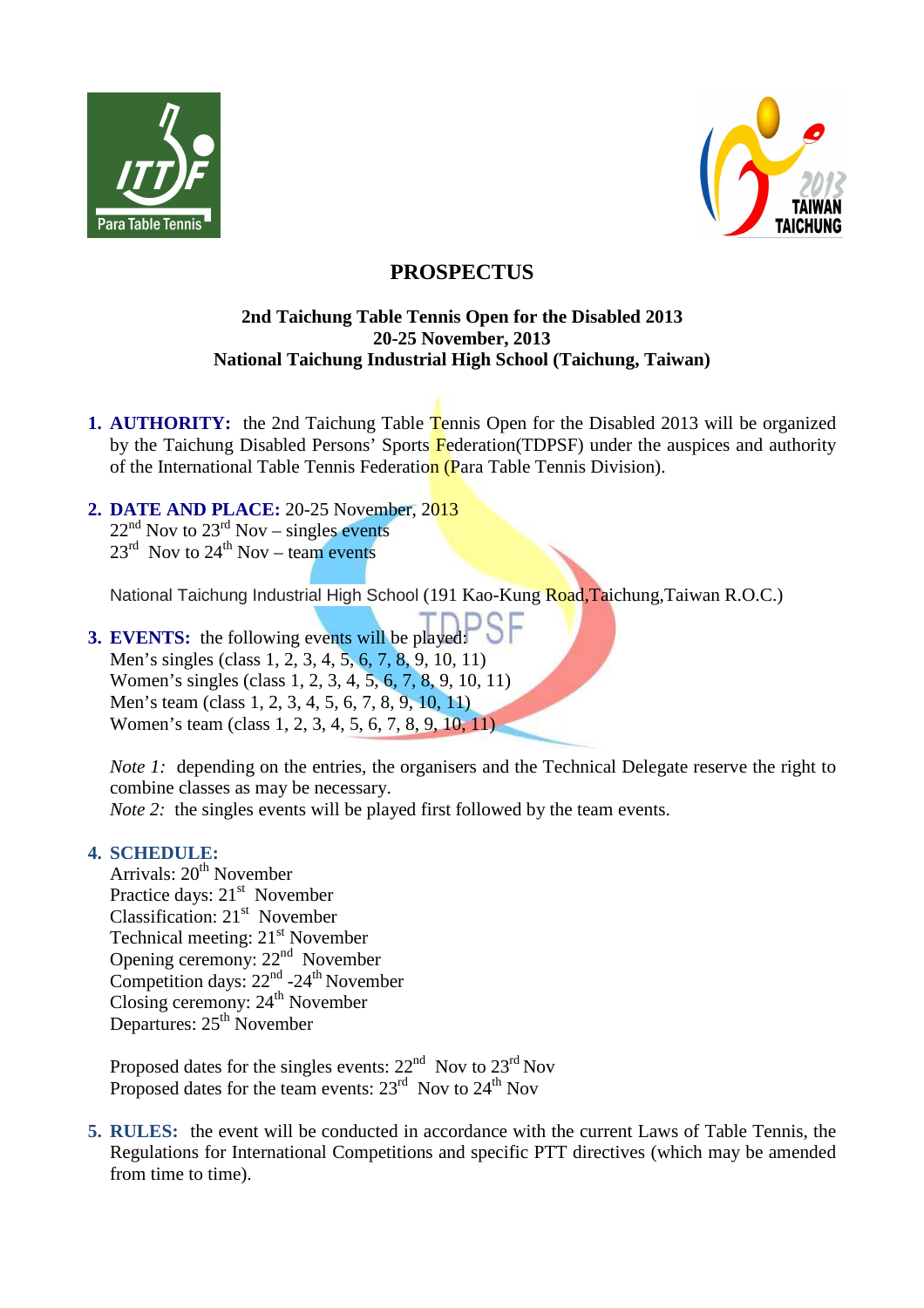### **6. EQUIPMENT:** the following equipment will be used:

Tables: Donic World Champion TC, Blue. Nets: Donic Balls: Nitaku (white) Floor: Wood Plank

*Note:* Total 15 tables, at least 6 tables will be wheelchair accessible.

## **7. ELIGIBILITY**

The event is open to players who are eligible to represent their national association according to the ITTF Handbook 2010-2011.

#### **8. OFFICIAL ORGANIZER**

Name: Taichung Disabled Persons' Sports Federation(TDPSF) Physical/postal address: 3F., No. 18-3, Gin-Sun Rd., West Dist., Taichung City 403, Taiwan (R.O.C.) E-mail: taichung.open@gmail.com Phone: +886-4-2372-4527  $Fax: +886-4-2372-7753$ Manager: Ilin Wang

## **9. TECHNICAL DELEGATE FOR THE EVENT**

Name: Silas Chiang ( Hong Kong ) Email: silaschiang@gmail.com

#### **10. REFEREE**

Name: Email:

#### **11. CLASSIFIER**

The chief classifier is AAAAAAAAAAA and the classifier is BBBBBBBBBBB (Fa20).

#### **12. CLASSIFICATION**

All new players and players who are to have their classification reviewed should be present in time for classification. This means that all players should arrive by  $20<sup>th</sup>$  November i.e. the day before the classification is scheduled. *This is very important as players not present on time may not be classified.*

All players should bring with them their medical diagnosis and any other medical information relevant to their classification. They should report to classification with these documents, dressed as if they are going to play a match and with all their table tennis equipment including sports chairs. All players and support staff are expected to cooperate fully in the classification process.

#### **13. PARTICIPATION QUOTAS**

A player may only play in the class indicated on his or her international classification card unless, due to the low number of players, his or her class is combined with the next class or classes. Then they may play in the next higher class event.

The minimum entry for a singles class to be played is 4 players.

For Fa20 events, the maximum number of entries per association per class is 6 plus 2 extra juniors.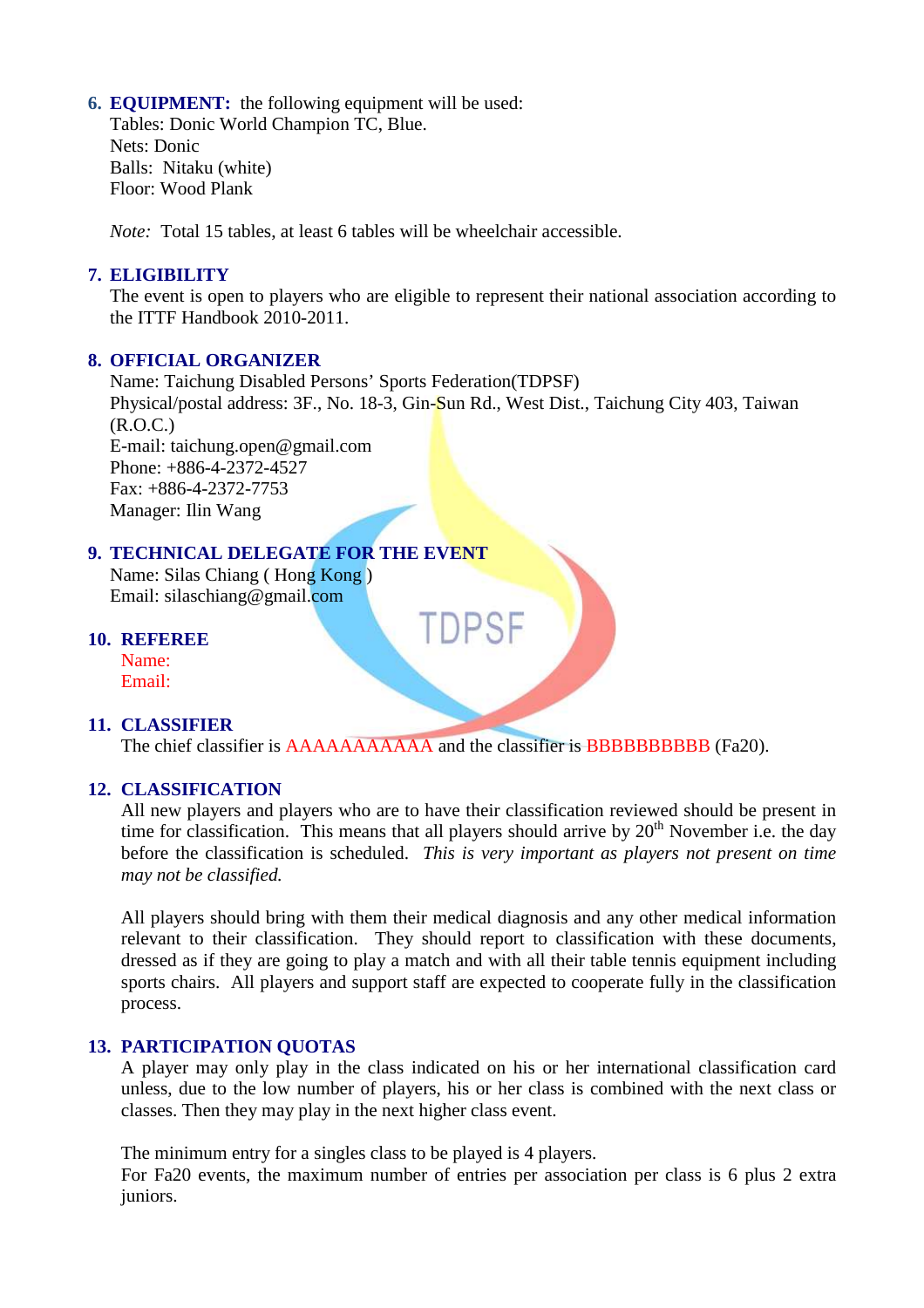The minimum entry for a team event to be played is 4 teams with 2, 3 or 4 players forming a team.

In Fa20 events, a maximum 2 teams per Association may be entered where all players are from the same Association.

Players from different countries may form a team in the team event in Fa20 competitions, but if there are 3 players in the same event from the same Association, only the  $3<sup>rd</sup>$  lowest ranked player may form a team with a player from another Association.

All other persons wishing to accompany a team (i.e. who are not members of the team) are subject to special charges and should contact the organisers for further information. These packages are limited and subject to availability of places in the official hotels. Priority will be given to the Official Party of all the delegations.

#### **14. ENTRY PROCESS**

Only entries submitted by or endorsed by the national association will be accepted (national paralympic committees are advised to contact the national association urgently to confirm this system of entry).

All players must bring with them a valid passport which will be copied for the ITTF database.

The first entry (entry by number) deadline is:  $30<sup>th</sup>$  June,  $2013$ The second entry (entry by name) deadline is:  $23<sup>rd</sup>$  August,  $2013$ 

In order to secure full participation, national associations failing to confirm their participation according to deadlines will be removed from the list of participants.

The limit on the number of entries is 120 players.

#### **15. SYSTEM OF PLAY**

*Singles events:* the first stage will be played in a round-robin basis in groups of even numbered players but there shall not be less than 3 and not more than 5 players in a group and priority will be given to groups of 4 players. If there are 5 or less players, the event will be played as a round-robin without knock-out. Two players advance from each group to the second stage which will be played in a knock-out format.

*Team events:* the first stage will be played in a round-robin basis with priority given to groups of 3 teams with the winner and runner-up in each group advancing to play in the knock-out rounds. If there are 5 or less teams, the event will be played in a round-robin format without knock-out.

Teams will play as follows: A vs X; B vs Y; Doubles; A vs Y; B vs X

*General:* 

The numbers of groups will be decided by the TD and the referee in cooperation with the organising committee. If the number of groups in an event is decided not to be a multiple of 2 (e.g. 2, 4 or 8 etc.), winners from the groups with the highest ranked seeded players shall have byes in the first round of the second stage, in ranking order.

All matches will be played to the best of 5 games.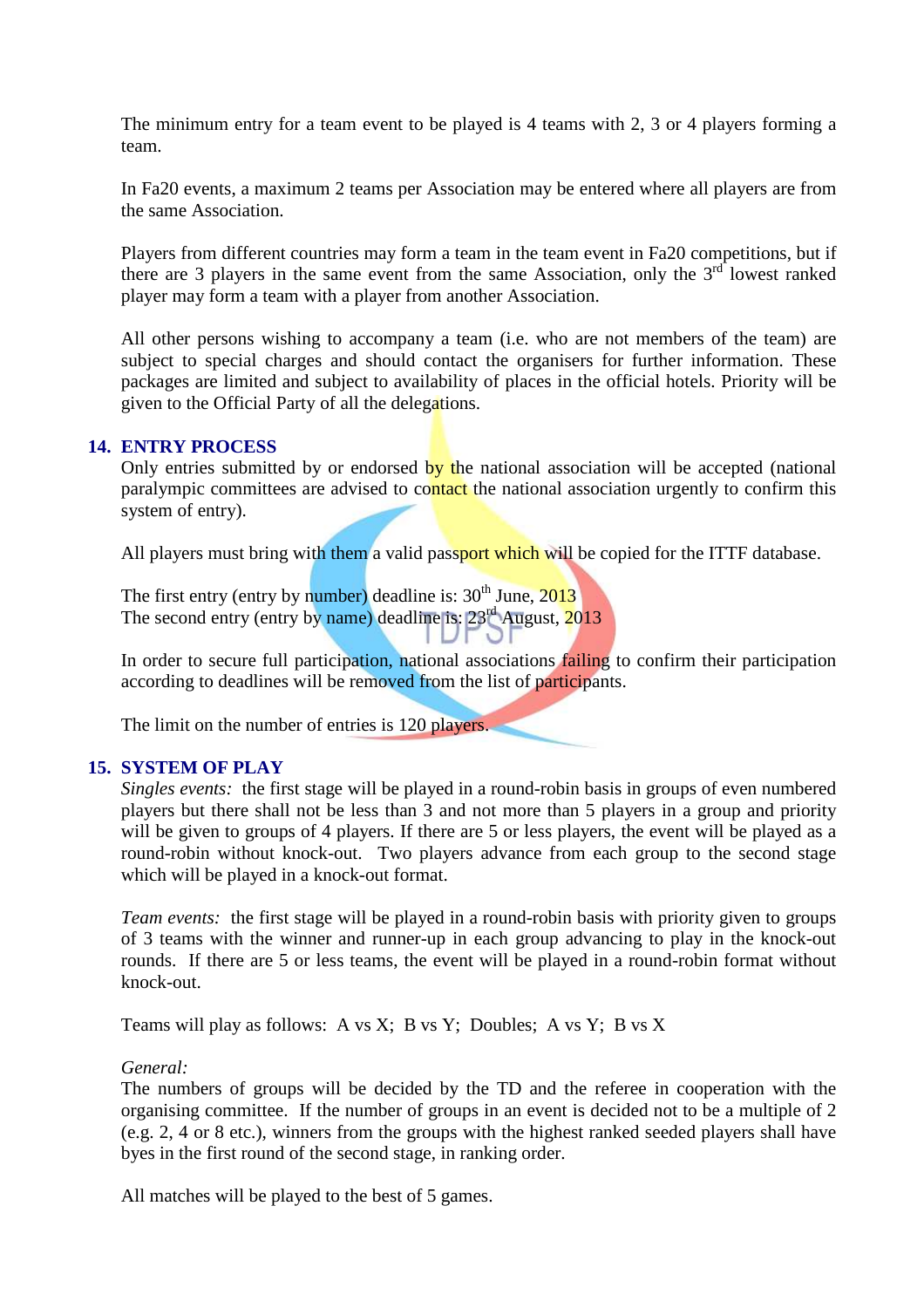Medals will be awarded for gold  $(1<sup>st</sup>)$ , silver  $(2<sup>nd</sup>)$  and bronze  $(3<sup>rd</sup>)$  places.

## **16. SEEDING**

Seeding for all the events will be done according to the latest ITTF PTT ranking list at the time of the draws.

#### **17. TECHNICAL MEETING**

The technical meeting will be held on  $10<sup>th</sup>$  Nov at a time and place announced on your arrival.

## **18. DRAWS**

The draws will be done for the singles events in hotel and for the team events in competition venue.

## **19. PERSONS ON THE BENCH**

The following persons on the bench are permitted:

- 19.1 In singles events, 1 seat for a coach on the playing field (behind the surrounds).
- 19.2 In the team events 5 seats for one  $(1)$  coach and up to 4 players of the team playing the match.
- 19.3 No other players or personnel may have access to the area behind the surrounds or the playing area. Special provisions and seating areas will be made for medical personnel.

## **20. ENTRY FEES**

For PTT events, the entry fees include accommodation and capitation fees. The entry fees have to be paid in Euro to the organisers as set out below:

Entry fee:  $\in$  300 per person sharing (2 in a room)

 $\epsilon$  500 per person in a single room

30% of total entry fee to be submitted by  $30<sup>th</sup>$  June, 2013

70% of total entry fee to be submitted by  $13<sup>rd</sup>$  September, 2013

Entry to be submitted with the first entry =  $\epsilon$  90 per person per night sharing (2 in a room).  $\epsilon$  150 per person per night in a single room.

## € **150 PER PERSON WILL BE CHARGED ADDITIONALLY for payment not completed and entries to be received after the Final Entry Deadline (13rd SEPTEMBER).**

## **WILL NOT ACCEPTED PAYMENT CASH UPON ARRIVAL, ALL THE ENTRIES FEES MUST BE PAID BY BANK BEFORE THE ARRIVALS.**

Should there be any spectators or supporters, they should contact the organisers to enquire if a package is available for them.

## The extra night will cost  $\epsilon$  100 per day per room including breakfast only.

Payments should be made as follows: Name of organisation: Taichung Disabled Persons' Sports Federation Bank name: Cathy United Bank, West Taichung Branch, Taiwan Account name: Taichung Disabled Persons' Sports Federation Account number: 013-03-500171-3 SWIFT: UWCBTWTP013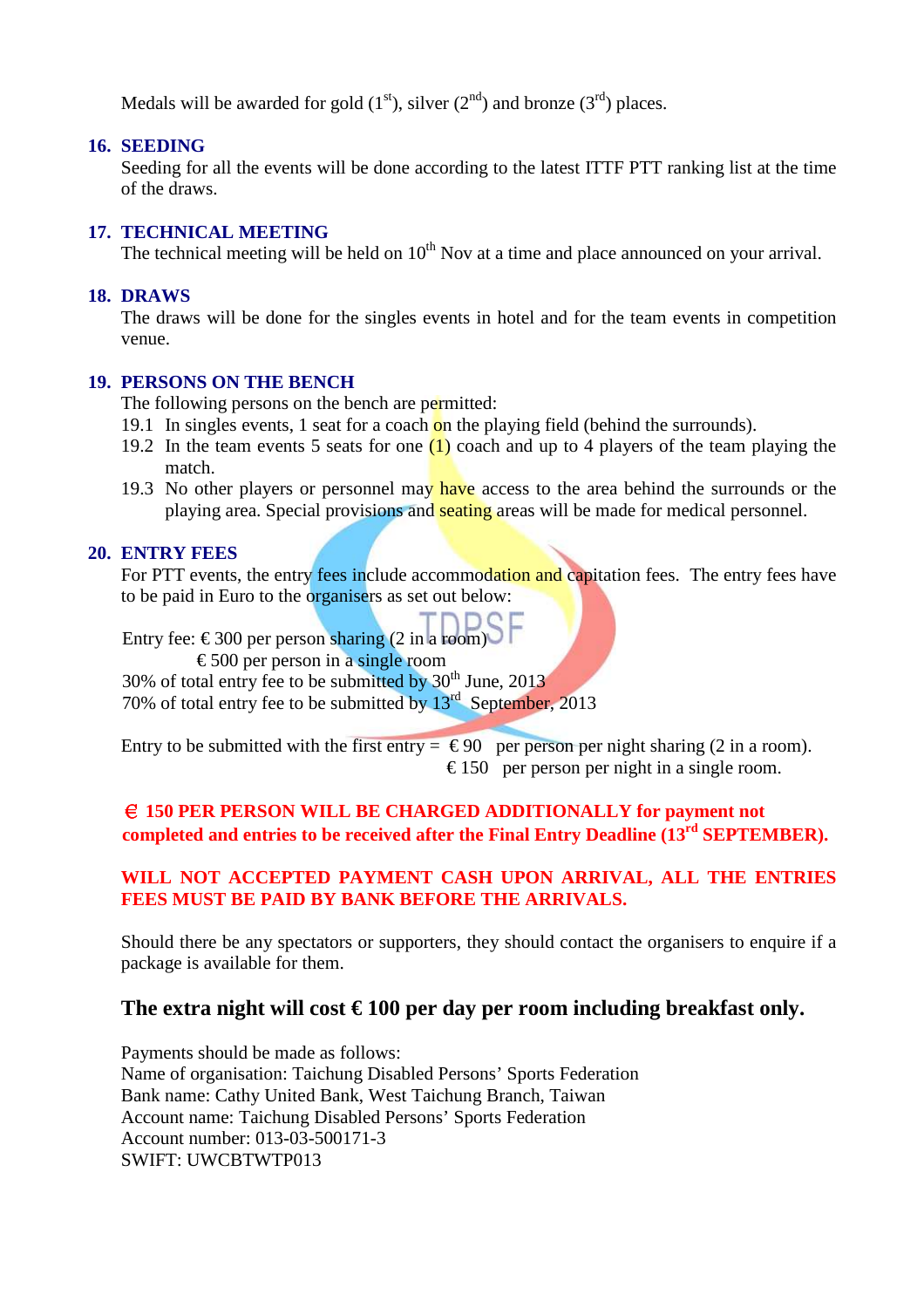\*Specification of Payment: "2nd Taichung Table Tennis Open for the Disabled 2013" + Country Code.

All bank charges are for the cost of the party making the payment.

## **21. OFFICIAL HOTELS**

The hotel for teams and officials is: Name: Taichung Plaza International Hotel 139 km to Airport (about 2 hr 15 min) 7 km to Venue (about 20 min) Physical/postal address: 431, Ta Ya RD., Taichung Taiwan R.O.C. E-mail: service@taichung-plaza.com Phone: +886-4-22956789 Website address: http://www.taichung-plaza.com

## **22. TRANSPORTATION**

The organizers will provide transportation for teams and officials from and to venue and airport. The official airport is Taiwan **TAOYUAN International Airport**.

## **23. OBLIGATIONS**

All players entered must compete against any other participating player and by entering, agree to be bound by the ITTF Anti-Doping, Anti-Harassment and Classification policies and procedures during the event. The entry forms contain an undertaking to be signed by a responsible official of the nominating Association and the team member covering these matters and no entry will be accepted unless such an undertaking has been given.

Similarly, **it is the responsibility of the association, player or team member to ensure that he or she has adequate medical, travel and other appropriate insurance coverage for the period of their stay for the competition. The Organizer will only be responsible for the public liability of all participants of the competition.**

#### **24. TELEVISION, MOTION PICTURE AND INTERNET COVERAGE CONDITIONS**

By entering the event, all participants agree to abide by all ITTF rules and by the rules and regulations of the organisers. All associations, teams and individual players agree to be abide by the rulings of the ITTF and its agents in all matters concerning television coverage, video, internet web casting, motion picture coverage, and photographic coverage of any kind. Participants release all rights, or rights held by their agents or sponsors, in all matters relating to television and web casting coverage, video and motion picture coverage, and photographic coverage of any kind; and hence accept such coverage during the event. Any participant, when called upon, must appear promptly to press conferences or medal presentations and follow the procedures set by the ITTF and the organisers.

## **25. CANCELLATION POLICY**

The policy applies as follows:

- **25.1 cancellation after the first entry but before the second entry: the first entry fee is forfeited.**
- **25.2 cancellations after the second entry: the first entry fee plus an additional 30% of the entry fee is forfeited i.e. a total of 60% of the total entry fee.**
- **25.3 cancellations within 10 calendar days of the arrival date will be decided by the organisers in consultation with the TD.**

This is provided that the player is not able to prove circumstances beyond his or her control e.g. admission to hospital.